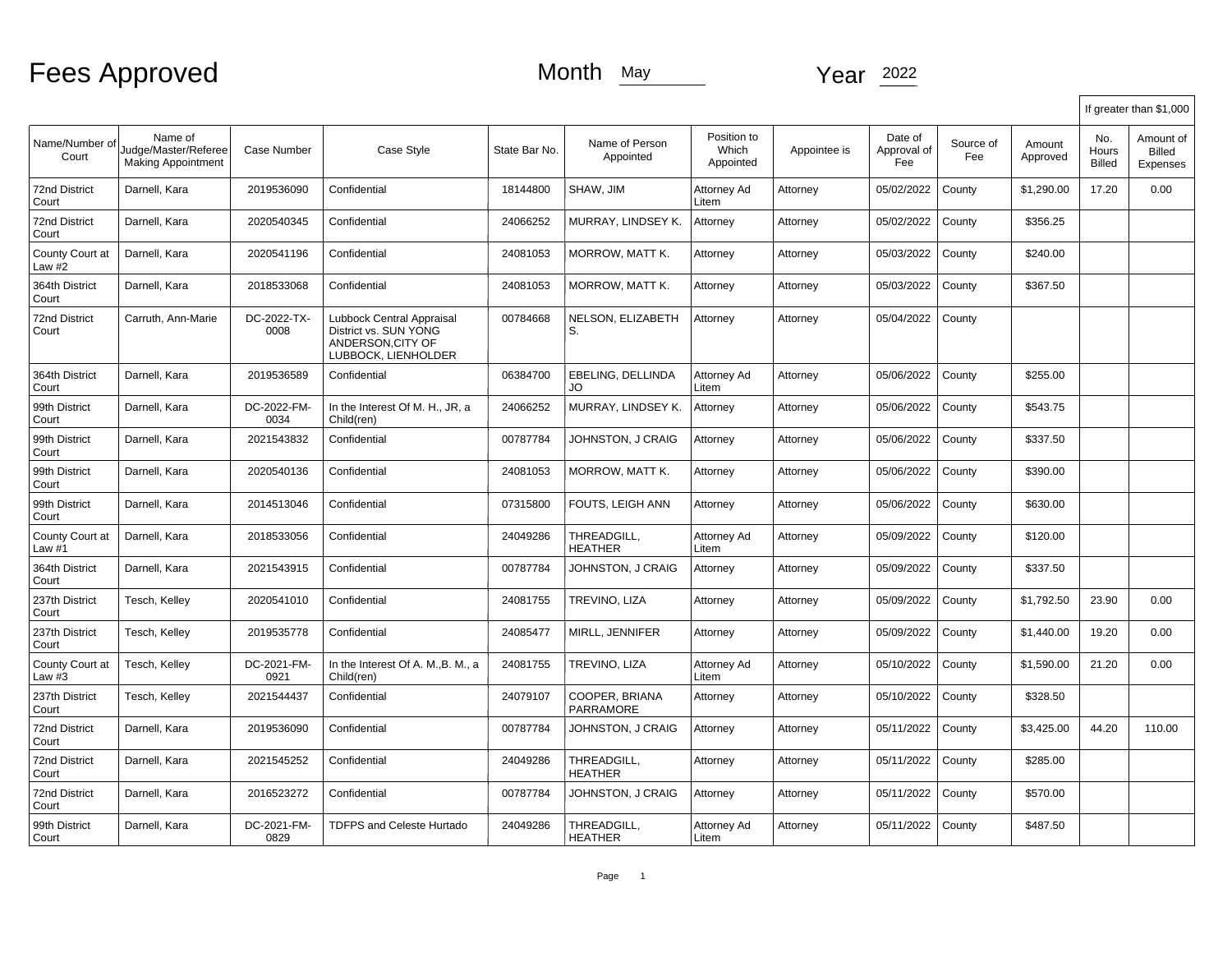|                               |                                                              |                     |                                           |               |                                  |                                   |              |                               |                  |                    |                        | If greater than \$1,000                |
|-------------------------------|--------------------------------------------------------------|---------------------|-------------------------------------------|---------------|----------------------------------|-----------------------------------|--------------|-------------------------------|------------------|--------------------|------------------------|----------------------------------------|
| Name/Number of<br>Court       | Name of<br>Judge/Master/Referee<br><b>Making Appointment</b> | Case Number         | Case Style                                | State Bar No. | Name of Person<br>Appointed      | Position to<br>Which<br>Appointed | Appointee is | Date of<br>Approval of<br>Fee | Source of<br>Fee | Amount<br>Approved | No.<br>Hours<br>Billed | Amount of<br><b>Billed</b><br>Expenses |
| 137th District<br>Court       | Tesch, Kelley                                                | DC-2021-FM-<br>0347 | Confidential                              | 24081755      | TREVINO, LIZA                    | Attorney Ad<br>Litem              | Attorney     | 05/11/2022                    | County           | \$847.50           |                        |                                        |
| 364th District<br>Court       | Darnell, Kara                                                | DC-2022-FM-<br>0762 | Confidential                              | 00787784      | JOHNSTON, J CRAIG                | Attorney Ad<br>Litem              | Attorney     | 05/11/2022                    | County           | \$187.50           |                        |                                        |
| <b>72nd District</b><br>Court | Darnell, Kara                                                | DC-2022-FM-<br>0757 | Confidential                              | 00787784      | JOHNSTON, J CRAIG                | Attorney                          | Attorney     | 05/11/2022                    | County           | \$405.00           |                        |                                        |
| 72nd District<br>Court        | Darnell, Kara                                                | DC-2022-FM-<br>0797 | Confidential                              | 00787784      | JOHNSTON, J CRAIG                | Attorney                          | Attorney     | 05/11/2022                    | County           | \$495.00           |                        |                                        |
| 364th District<br>Court       | Darnell, Kara                                                | DC-2022-FM-<br>0536 | In the Interest Of E. S., a<br>Child(ren) | 07315800      | FOUTS, LEIGH ANN                 | Attorney                          | Attorney     | 05/11/2022                    | County           | \$420.00           |                        |                                        |
| 99th District<br>Court        | Darnell, Kara                                                | 2021544811          | Confidential                              | 00787784      | JOHNSTON, J CRAIG                | Attorney                          | Attorney     | 05/12/2022                    | County           | \$525.00           |                        |                                        |
| County Court at<br>Law #3     | Tesch, Kelley                                                | 2020541151          | Confidential                              | 24081755      | TREVINO, LIZA                    | Attorney Ad<br>Litem              | Attorney     | 05/16/2022                    | County           | \$3,960.00         | 52.80                  | 0.00                                   |
| County Court at<br>Law #2     | Darnell, Kara                                                | DC-2022-FM-<br>0742 | Confidential                              | 18144800      | SHAW, JIM                        | Attorney Ad<br>Litem              | Attorney     | 05/16/2022                    | County           | \$585.00           |                        |                                        |
| County Court at<br>Law #2     | Darnell, Kara                                                | 2020539900          | Confidential                              | 18144800      | SHAW, JIM                        | Attorney Ad<br>Litem              | Attorney     | 05/16/2022                    | County           | \$345.00           |                        |                                        |
| 364th District<br>Court       | Darnell, Kara                                                | 2020539618          | Confidential                              | 24043835      | <b>MORGESON, TERRI</b>           | Attorney                          | Attorney     | 05/16/2022                    | County           | \$1,732.50         | 23.10                  | 0.00                                   |
| County Court at<br>Law #3     | Tesch, Kelley                                                | 2020541111          | Confidential                              | 24081755      | TREVINO, LIZA                    | Attorney                          | Attorney     | 05/18/2022                    | County           | \$2,940.00         | 39.20                  | 0.00                                   |
| County Court at<br>Law #2     | Darnell, Kara                                                | DC-2022-FM-<br>0742 | Confidential                              | 24043835      | <b>MORGESON, TERRI</b><br>М.     | Attorney                          | Attorney     | 05/18/2022                    | County           | \$768.75           |                        |                                        |
| County Court at<br>Law $#3$   | Webb, Benjamin A.                                            | 2014512829          | Confidential                              | 24066216      | TRUITT, LORI E.                  | Attorney Ad<br>Litem              | Attorney     | 05/20/2022                    | County           | \$2,035.00         | 27.13                  | 0.00                                   |
| <b>72nd District</b><br>Court | Darnell, Kara                                                | DC-2022-FM-<br>0797 | Confidential                              | 24049286      | THREADGILL.<br><b>HEATHER</b>    | Attorney                          | Attorney     | 05/23/2022                    | County           | \$225.00           |                        |                                        |
| <b>72nd District</b><br>Court | Darnell, Kara                                                | DC-2022-FM-<br>0757 | Confidential                              | 24049286      | THREADGILL,<br>HEATHER           | Attorney                          | Attorney     | 05/23/2022                    | County           | \$360.00           |                        |                                        |
| 364th District<br>Court       | Darnell, Kara                                                | 2021542991          | Confidential                              | 24049286      | THREADGILL.<br>HEATHER           | Attorney                          | Attorney     | 05/23/2022                    | County           | \$735.00           |                        |                                        |
| County Court at<br>Law #1     | Darnell, Kara                                                | DC-2022-FM-<br>0743 | Confidential                              | 06384700      | <b>EBELING. DELLINDA</b><br>JO   | Attorney Ad<br>Litem              | Attorney     | 05/26/2022                    | County           | \$322.50           |                        |                                        |
| 140th District<br>Court       | Tesch, Kelley                                                | DC-2021-FM-<br>0350 | Confidential                              | 24077254      | DUFFY, CHRISTINA<br><b>WOODS</b> | Attorney                          | Attorney     | 05/26/2022                    | County           | \$630.00           |                        |                                        |
| 99th District<br>Court        | Darnell, Kara                                                | 2021544811          | Confidential                              | 06384700      | EBELING, DELLINDA<br>JO          | Attorney Ad<br>Litem              | Attorney     | 05/27/2022                    | County           | \$345.00           |                        |                                        |
| 364th District<br>Court       | Darnell, Kara                                                | 2020540908          | Confidential                              | 06384700      | EBELING, DELLINDA<br>JO          | Attorney                          | Attorney     | 05/27/2022                    | County           | \$2,499.13         | 32.60                  | 0.00                                   |
| 99th District<br>Court        | Darnell, Kara                                                | 2021543832          | Confidential                              | 07315800      | FOUTS, LEIGH ANN                 | Attorney Ad<br>Litem              | Attorney     | 05/31/2022                    | County           | \$277.50           |                        |                                        |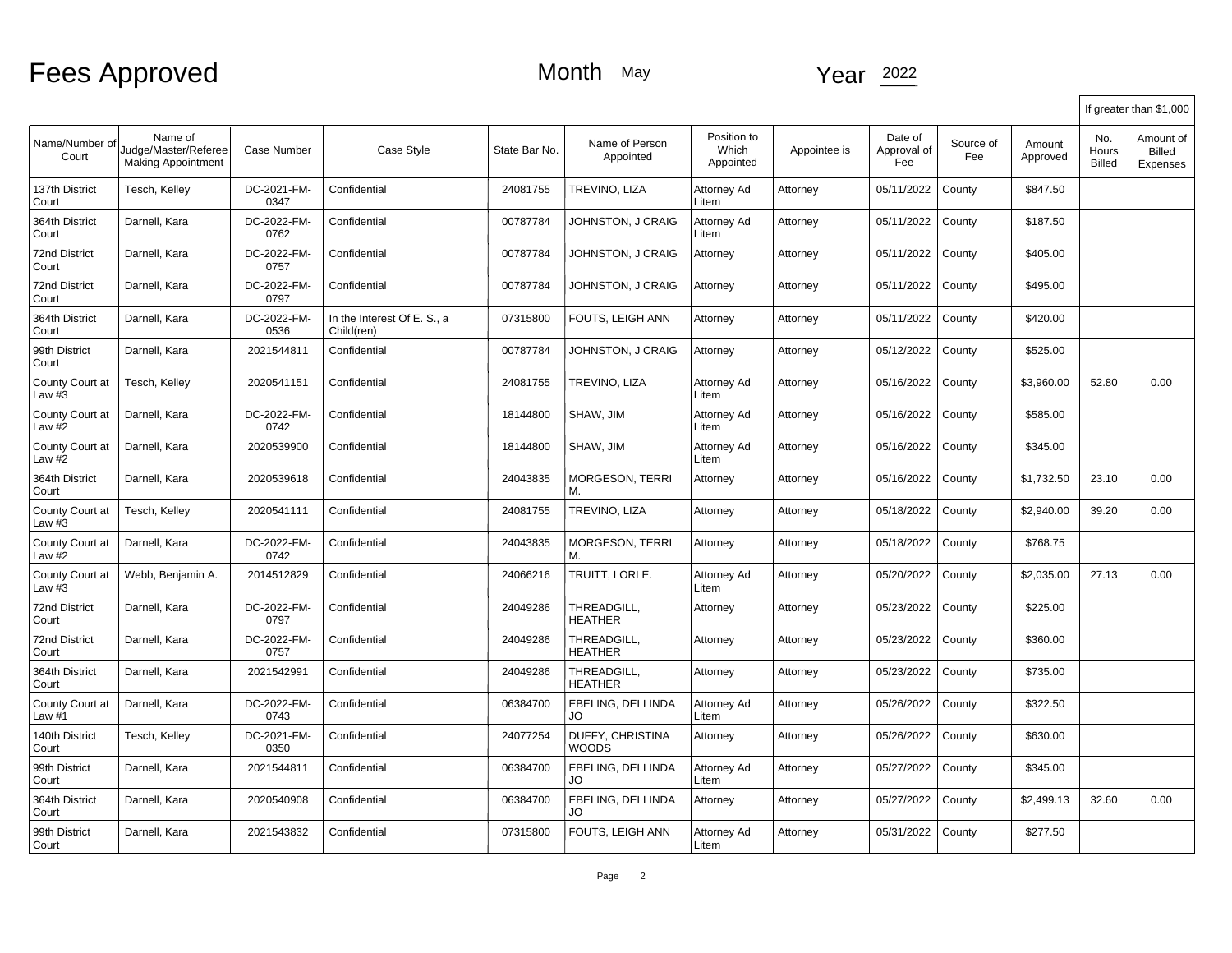# Fees Approved Month May Month May Year 2022

|                               |                                                              |                     |                                                                                                        |               |                                  |                                   |              |                               |                  |                    |                        | If greater than \$1,000         |
|-------------------------------|--------------------------------------------------------------|---------------------|--------------------------------------------------------------------------------------------------------|---------------|----------------------------------|-----------------------------------|--------------|-------------------------------|------------------|--------------------|------------------------|---------------------------------|
| Name/Number of<br>Court       | Name of<br>Judge/Master/Referee<br><b>Making Appointment</b> | Case Number         | Case Style                                                                                             | State Bar No. | Name of Person<br>Appointed      | Position to<br>Which<br>Appointed | Appointee is | Date of<br>Approval of<br>Fee | Source of<br>Fee | Amount<br>Approved | No.<br>Hours<br>Billed | Amount of<br>Billed<br>Expenses |
| County Court at<br>Law #2     | Darnell, Kara                                                | DC-2021-FM-<br>0925 | In The Interest of Justice<br>Flores, Amanda<br>Gonzales-Flores and Jesus<br>Gonzalez-Flores, Children | 06384700      | EBELING, DELLINDA<br>JO          | Attorney Ad<br>Litem              | Attorney     | 05/31/2022                    | County           | \$495.00           |                        |                                 |
| 99th District<br>Court        | Darnell, Kara                                                | 2020541287          | Confidential                                                                                           |               | FOUTS, LEIGH ANN                 | Attorney                          | Attorney     | 05/31/2022                    | County           | \$937.50           |                        |                                 |
| County Court at<br>Law #3     | Tesch, Kelley                                                | DC-2021-FM-<br>0921 | In the Interest Of A. M., B. M., a<br>Child(ren)                                                       | 24077254      | <b>DUFFY, CHRISTINA</b><br>WOODS | Attorney Ad<br>Litem              | Attorney     | 05/31/2022                    | County           | \$412.50           |                        |                                 |
| <b>72nd District</b><br>Court | Darnell, Kara                                                | 2020541900          | Confidential                                                                                           | 18144800      | SHAW, JIM                        | Attorney                          | Attorney     | 05/31/2022                    | County           | \$547.50           |                        |                                 |
| <b>72nd District</b><br>Court | Darnell, Kara                                                | 2020540553          | Confidential                                                                                           | 00787784      | JOHNSTON, J CRAIG                | Attorney                          | Attorney     | 05/31/2022                    | County           | \$367.50           |                        |                                 |
| 140th District<br>Court       | Tesch, Kelley                                                | 2020541091          | Confidential                                                                                           | 24077254      | DUFFY, CHRISTINA<br>WOODS        | Attorney                          | Attorney     | 05/31/2022                    | County           | \$262.50           |                        |                                 |
| 140th District<br>Court       | Tesch, Kelley                                                | 2020540300          | Confidential                                                                                           | 24108297      | LONG, KAYLEE LOU                 | Attorney                          | Attorney     | 05/31/2022                    | County           | \$2,010.00         | 26.80                  | 800.00                          |
| 364th District<br>Court       | Darnell, Kara                                                | DC-2021-FM-<br>0439 | Confidential                                                                                           | 00787784      | JOHNSTON, J CRAIG                | Attorney                          | Attorney     | 05/31/2022                    | County           | \$795.00           |                        |                                 |
| 364th District<br>Court       | Darnell, Kara                                                | DC-2021-FM-<br>0439 | Confidential                                                                                           |               | FOUTS, LEIGH ANN                 | Ad Litem                          | Attorney     | 05/31/2022                    | County           | \$435.00           |                        |                                 |
| 140th District<br>Court       | Tesch, Kelley                                                | DC-2021-FM-<br>0410 | Confidential                                                                                           | 24108297      | LONG, KAYLEE LOU                 | Attorney                          | Attorney     | 05/31/2022                    | County           | \$2,317.50         | 30.90                  | 0.00                            |
| 137th District<br>Court       | Tesch, Kelley                                                | 2018530911          | Confidential                                                                                           | 24077254      | <b>DUFFY, CHRISTINA</b><br>WOODS | Attorney                          | Attorney     | 05/31/2022                    | County           | \$780.00           |                        |                                 |
| 364th District<br>Court       | Darnell, Kara                                                | DC-2021-FM-<br>0858 | In the Interest of Anthony M<br>Montoya, a child                                                       | 00787784      | JOHNSTON, J CRAIG                | Attorney                          | Attorney     | 05/31/2022                    | County           | \$480.00           |                        |                                 |
| 140th District<br>Court       | Tesch, Kelley                                                | DC-2022-FM-<br>0019 | In the Interest Of C. O., a<br>Child(ren)                                                              | 10937420      | JONES. DENIECE                   | Attorney                          | Attorney     | 05/31/2022                    | County           | \$720.00           |                        |                                 |
| County Court at<br>Law #3     | Tesch, Kelley                                                | 2020541111          | Confidential                                                                                           | 24108297      | LONG, KAYLEE LOU                 | Attorney Ad<br>Litem              | Attorney     | 05/31/2022                    | County           | \$682.50           |                        |                                 |
| 140th District<br>Court       | Tesch, Kelley                                                | DC-2022-FM-<br>0243 | IN THE INTEREST OF<br>MARJAE MCDONALD. A<br><b>CHILD</b>                                               | 24065783      | MOORE, JIM                       | Attorney                          | Attorney     | 05/31/2022                    | County           | \$315.00           |                        |                                 |
| County Court at<br>Law #3     | Tesch, Kelley                                                | 2011557774          | Confidential                                                                                           | 24065783      | MOORE, JAMES M<br>"JIM"          | Attorney                          | Attorney     | 05/31/2022                    | County           | \$1,005.00         | 13.40                  | 0.00                            |
| County Court at<br>Law #3     | Tesch, Kelley                                                | 2005533038          | Confidential                                                                                           | 24077254      | DUFFY, CHRISTINA<br><b>WOODS</b> | Attorney Ad<br>Litem              | Attorney     | 05/31/2022                    | County           | \$270.00           |                        |                                 |
| 140th District<br>Court       | Tesch, Kelley                                                | 2018532508          | Confidential                                                                                           | 24108297      | LONG, KAYLEE LOU                 | Attorney                          | Attorney     | 05/31/2022                    | County           | \$1,020.00         | 13.60                  | 0.00                            |
| 364th District<br>Court       | Darnell, Kara                                                | 2020539618          | Confidential                                                                                           | 00787784      | JOHNSTON, J CRAIG                | Attorney                          | Attorney     | 05/31/2022                    | County           | \$315.00           |                        |                                 |
| <b>72nd District</b><br>Court | Darnell, Kara                                                | 2020541900          | Confidential                                                                                           | 00787784      | JOHNSTON, J CRAIG                | Attorney                          | Attorney     | 05/31/2022                    | County           | \$375.00           |                        |                                 |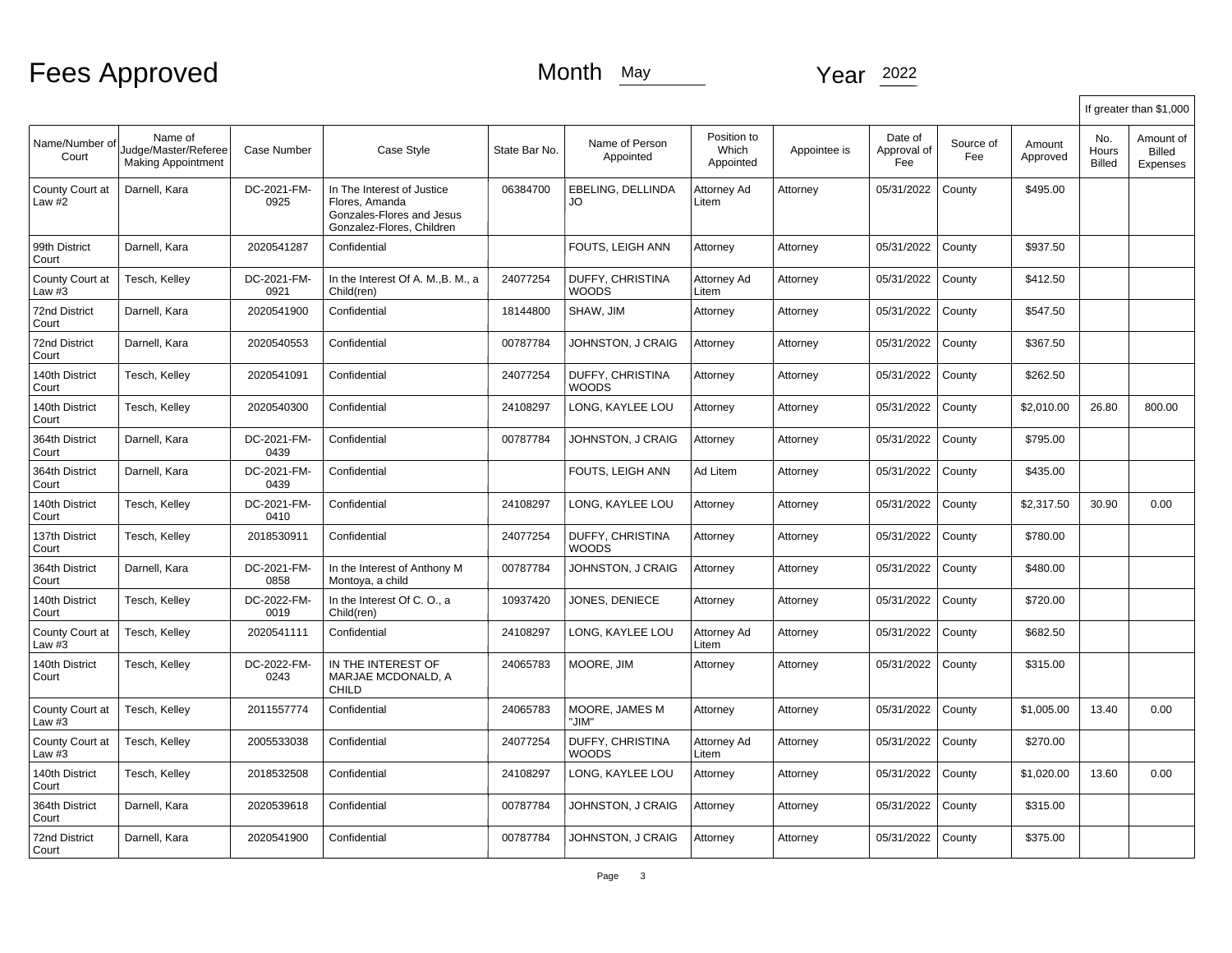|                           | <b>Fees Approved</b>                                         |             |              | Month<br>May  |                             |                                   | 2022<br><b>Year</b> |                               |                  |                    |                               |                                        |
|---------------------------|--------------------------------------------------------------|-------------|--------------|---------------|-----------------------------|-----------------------------------|---------------------|-------------------------------|------------------|--------------------|-------------------------------|----------------------------------------|
|                           |                                                              |             |              |               |                             |                                   |                     |                               |                  |                    |                               | If greater than \$1,000                |
| Name/Number of<br>Court   | Name of<br>Judge/Master/Referee<br><b>Making Appointment</b> | Case Number | Case Style   | State Bar No. | Name of Person<br>Appointed | Position to<br>Which<br>Appointed | Appointee is        | Date of<br>Approval of<br>Fee | Source of<br>Fee | Amount<br>Approved | No.<br>Hours<br><b>Billed</b> | Amount of<br><b>Billed</b><br>Expenses |
| 137th District<br>  Court | Tesch, Kelley                                                | 2021544513  | Confidential | 24108297      | LONG, KAYLEE LOU            | Attorney                          | Attorney            | 05/31/2022 County             |                  | \$2,175.00         | 29.00                         | 0.00                                   |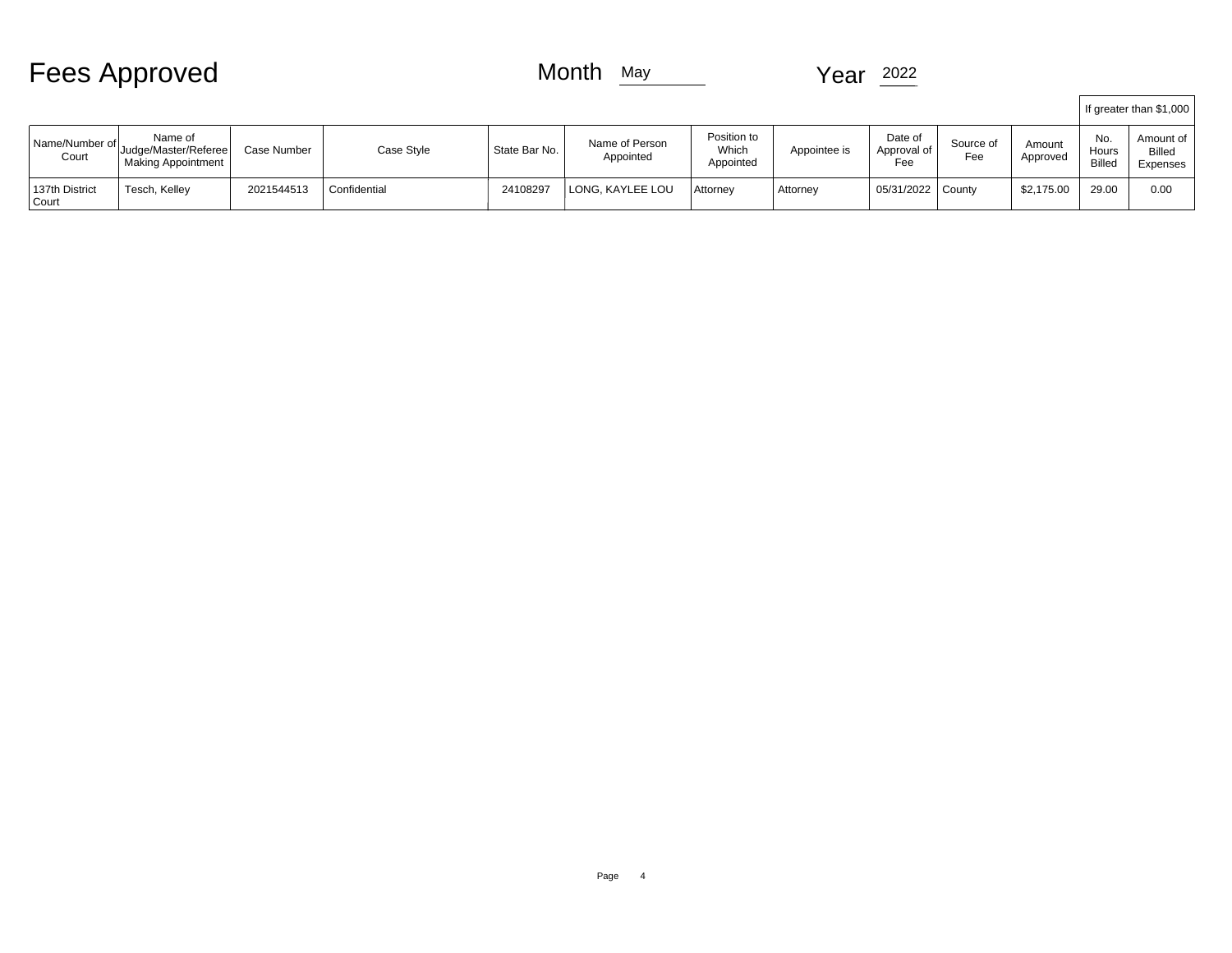| Name/Number of<br>Court    | Name of<br>Judge/Master/Referee<br><b>Making Appointment</b> | Case Number         | Case Style                                                                                                                                                                                                                                                                                                                                                                                                                                                                                                                                                                    | State Bar No. | Name of Person<br>Appointed    | Position to Which<br>Appointed | Appointee is | Date of<br>Appointment |
|----------------------------|--------------------------------------------------------------|---------------------|-------------------------------------------------------------------------------------------------------------------------------------------------------------------------------------------------------------------------------------------------------------------------------------------------------------------------------------------------------------------------------------------------------------------------------------------------------------------------------------------------------------------------------------------------------------------------------|---------------|--------------------------------|--------------------------------|--------------|------------------------|
| 99th District Court        | Hays, J. Phillip                                             | DC-2022-FM-<br>0711 | Confidential                                                                                                                                                                                                                                                                                                                                                                                                                                                                                                                                                                  |               | Doe, Ravie                     | Attorney Ad Litem              | Attorney     | 05/03/2022             |
| <b>72nd District Court</b> | Carruth, Ann-Marie                                           | DC-2022-TX-<br>0026 | Lubbock Central Appraisal District vs.<br><b>SUMMER DAWN</b><br>HARRISON, UNKNOWN TRUSTEES                                                                                                                                                                                                                                                                                                                                                                                                                                                                                    | 00784668      | NELSON.<br>ELIZABETH S.        | Attorney Ad Litem              | NA.          | 05/03/2022             |
| <b>72nd District Court</b> | Darnell. Kara                                                | DC-2022-FM-<br>0797 | Confidential                                                                                                                                                                                                                                                                                                                                                                                                                                                                                                                                                                  | 24049286      | THREADGILL.<br><b>HEATHER</b>  | Attorney                       | Attorney     | 05/03/2022             |
| 137th District Court       | McClendon III, John<br>"Trey" J.                             | 2019726516          | <b>LUBBOCK CENTRAL APPRAISAL</b><br>DI.CITY OF LUBBOCK.HIGH PLAINS<br><b>WATER DISTRICT, LUBBOCK</b><br><b>COUNTY.LUBBOCK COUNTY</b><br>EDUCATION DIS, LUBBOCK COUNTY<br>HOSPITAL DIST, LUBBOCK<br><b>INDEPENDENT SCHOOL D vs.</b><br>SADDLER, J.D. "TOM" SR, JAMES<br>SADDLER, JR, JAKE SADDLER, JAY<br>SADDLER, JADE SADDLER, JOE<br>SHOWALTER, CITY OF LUBBOCK,<br>LIENHOLDER, FRANCILLE<br>SADDLER, JOANN SADDLER, JAKE<br>SADDLER, JIMMY SOLIS, LINDA<br>SHOWALTER, SHERRI WARD, SHELIA<br>DECEASED THE U SOLIS, JIMMY<br>SOLIS, SOLOMON SOLIS, RUBEN<br>SOLIS.TOM SOLIS | 00784668      | NELSON.<br><b>ELIZABETH S.</b> | Attorney Ad Litem              | NA.          | 05/04/2022             |
| 99th District Court        | Hays, J. Phillip                                             | DC-2021-TX-<br>0021 | Lubbock Central Appraisal District vs.<br>SCS FINANCE I, L.P. , SCS FINANCE<br><b>GP LLC</b>                                                                                                                                                                                                                                                                                                                                                                                                                                                                                  | 00784668      | NELSON,<br>ELIZABETH S.        | Attorney Ad Litem              | NA.          | 05/04/2022             |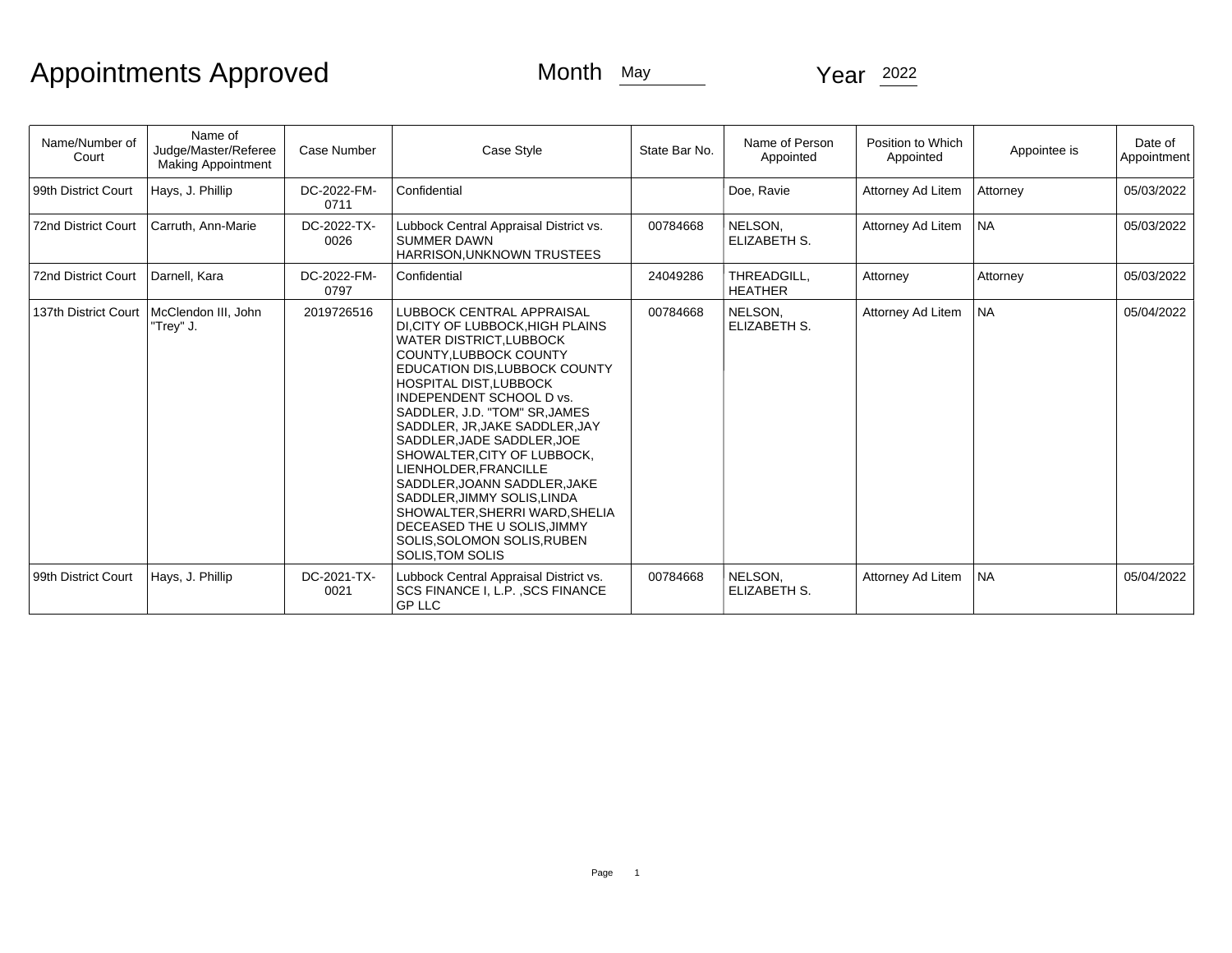| Name/Number of<br>Court           | Name of<br>Judge/Master/Referee<br><b>Making Appointment</b> | Case Number         | Case Style                                                                                                                                                                                                                                                                                                                                                                                                                                                                                                                                            | State Bar No. | Name of Person<br>Appointed      | Position to Which<br>Appointed | Appointee is | Date of<br>Appointment |
|-----------------------------------|--------------------------------------------------------------|---------------------|-------------------------------------------------------------------------------------------------------------------------------------------------------------------------------------------------------------------------------------------------------------------------------------------------------------------------------------------------------------------------------------------------------------------------------------------------------------------------------------------------------------------------------------------------------|---------------|----------------------------------|--------------------------------|--------------|------------------------|
| 364th District Court              | Eichman, William R., II                                      | 2013725412          | Lubbock Central Appraisal District vs.<br>DIXON, KENNETH RAY<br>F/K/A, RHEUBEN DIXON, SR, MARY<br>SINGLETON DIXON, GARY D.<br><b>WILLIAMS, BENNIE</b><br>WILLIAMS, WILLIAMS THEODORE,<br>JR, ALICIA DECEASED WILEY, EDDIE<br>EUGENE IF ALIVE DIXON.LOUIS<br>DECEASED DIXON, JR, BESSIE<br>DECEASED WILLIAMS, JOE IF ALIVE IF<br>DECEA DIXON, JAMES IF ALIVE IF DE<br>DIXON, LULA IF ALIVE IF DECE<br>DIXON, LOUIS DECEASED DIXON,<br>SR, YUSUF K. ABDULLAH, ROSEMARY<br>COLEMAN, SHONTAY<br>COLEMAN, DANNY WILEY, JOYCELYN<br>DIXON, LOUIS DIXON, III | 00784668      | NELSON,<br>ELIZABETH S.          | Attorney Ad Litem              | NA           | 05/05/2022             |
| 237th District Court              | Hatch, Les                                                   | 2011734885          | Lubbock Central Appraisal District vs.<br>CARLOS J. LOPEZ, JR, CITY OF<br>LUBBOCK, LIENHOLDER, EMILIO<br>RAMOS, LANORA LOPEZ, LISA MARIE<br>LOPEZ, CARLOS JOSHUA LOPEZ                                                                                                                                                                                                                                                                                                                                                                                | 00784668      | NELSON,<br>ELIZABETH S.          | Attorney Ad Litem              | INA.         | 05/05/2022             |
| 237th District Court   Hatch, Les |                                                              | 2015725934          | Lubbock Central Appraisal District vs.<br>ALCARIO S. DEC THE UNK<br>LARA, ROBERT DECEASED<br>LARA,FIDENCIA L. DECEASED<br>LARA, JOE LARA, ALCARIO LARA,<br>JR, DERRICK LARA, JONATHAN<br>LARA, DANIEL LARA, LAURENE LARA                                                                                                                                                                                                                                                                                                                              | 00784668      | NELSON,<br><b>ELIZABETH S.</b>   | Attorney Ad Litem              | NA           | 05/05/2022             |
| 237th District Court              | Tesch, Kelley                                                | DC-2021-FM-<br>0097 | Confidential                                                                                                                                                                                                                                                                                                                                                                                                                                                                                                                                          | 24077254      | DUFFY, CHRISTINA<br><b>WOODS</b> | Attorney                       | <b>NA</b>    | 05/05/2022             |
| 72nd District Court               | Carruth, Ann-Marie                                           | DC-2022-TX-<br>0008 | Lubbock Central Appraisal District vs.<br>SUN YONG ANDERSON, CITY OF<br>LUBBOCK, LIENHOLDER                                                                                                                                                                                                                                                                                                                                                                                                                                                           | 00784668      | NELSON,<br>ELIZABETH S.          | Attorney                       | Attorney     | 05/09/2022             |
| 237th District Court   Hatch, Les |                                                              | DC-2022-FM-<br>0086 | In the Interest of K. K., a Child(ren)                                                                                                                                                                                                                                                                                                                                                                                                                                                                                                                | 24058331      | CARTER, AARON                    | Attorney Ad Litem              | Attorney     | 05/09/2022             |
| 72nd District Court               | Darnell, Kara                                                | DC-2021-FM-<br>0149 | Confidential                                                                                                                                                                                                                                                                                                                                                                                                                                                                                                                                          | 24052021      | HUDMAN, SARA J.                  | Attorney                       | Attorney     | 05/10/2022             |
| 72nd District Court               | Darnell, Kara                                                | 2019536090          | Confidential                                                                                                                                                                                                                                                                                                                                                                                                                                                                                                                                          | 24043835      | MORGESON, TERRI<br>M.            | Attorney Ad Litem              | Attorney     | 05/10/2022             |
| County Court at<br>Law $#3$       | Tesch, Kelley                                                | DC-2022-FM-<br>0931 | Confidential                                                                                                                                                                                                                                                                                                                                                                                                                                                                                                                                          | 24065783      | MOORE, JIM                       | Attorney Ad Litem              | Attorney     | 05/10/2022             |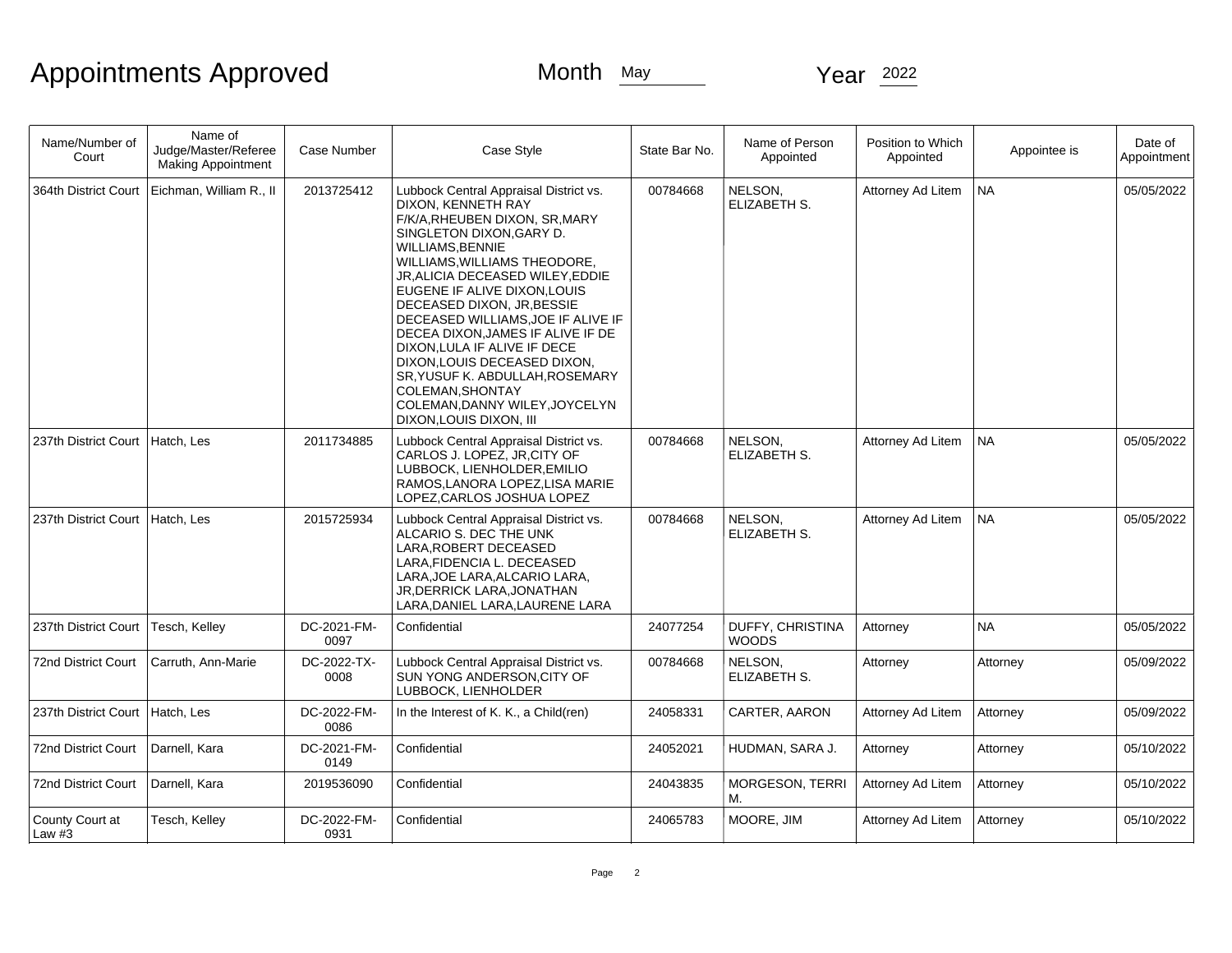| Name/Number of<br>Court     | Name of<br>Judge/Master/Referee<br><b>Making Appointment</b> | <b>Case Number</b>  | Case Style                                                                                                                                                                      | State Bar No. | Name of Person<br>Appointed  | Position to Which<br>Appointed | Appointee is | Date of<br>Appointment |
|-----------------------------|--------------------------------------------------------------|---------------------|---------------------------------------------------------------------------------------------------------------------------------------------------------------------------------|---------------|------------------------------|--------------------------------|--------------|------------------------|
| County Court at<br>Law $#3$ | Tesch, Kelley                                                | DC-2022-FM-<br>0931 | Confidential                                                                                                                                                                    | 24085477      | MIRLL, JENNIFER              | <b>Attorney Ad Litem</b>       | Attorney     | 05/10/2022             |
| 137th District Court        | Tesch, Kelley                                                | 2019534071          | Confidential                                                                                                                                                                    | 24065783      | MOORE, JAMES M<br>"JIM"      | Attorney                       | Attorney     | 05/10/2022             |
| 237th District Court        | Tesch, Kelley                                                | DC-2022-FM-<br>0866 | Confidential                                                                                                                                                                    | 24081755      | TREVINO, LIZA                | Attorney                       | <b>NA</b>    | 05/11/2022             |
| 364th District Court        | Darnell, Kara                                                | DC-2022-FM-<br>0762 | Confidential                                                                                                                                                                    | 24081053      | <b>MORROW, MATT K</b>        | Attorney Ad Litem              | Attorney     | 05/11/2022             |
| County Court at<br>Law $#3$ | Tesch, Kelley                                                | DC-2022-FM-<br>0940 | Confidential                                                                                                                                                                    | 24114752      | SANDERS.<br><b>REBECCA</b>   | Attorney                       | <b>NA</b>    | 05/11/2022             |
| County Court at<br>Law $#3$ | Tesch, Kelley                                                | DC-2022-FM-<br>0940 | Confidential                                                                                                                                                                    | 24108611      | SRINIVASAN,<br><b>JANANI</b> | Attorney                       | <b>NA</b>    | 05/11/2022             |
| 99th District Court         | Hays, J. Phillip                                             | DC-2022-CV-<br>0548 | Tiffany Cox, Leah Orson vs. Samuel<br>Melendez, Rosa Maria<br>Melendez-Enriquez, Isidro Saenz                                                                                   | 11203010      | KELLEY, JOHN T               | Guardian Ad Litem   Attorney   |              | 05/11/2022             |
| 99th District Court         | Darnell, Kara                                                | DC-2022-FM-<br>0961 | Confidential                                                                                                                                                                    | 06384700      | EBELING, DELLINDA<br>JO.     | Attorney Ad Litem              | Attorney     | 05/12/2022             |
| 99th District Court         | Darnell, Kara                                                | DC-2022-FM-<br>0961 | Confidential                                                                                                                                                                    | 00787784      | JOHNSTON, J<br><b>CRAIG</b>  | Attorney                       | Attorney     | 05/12/2022             |
| 99th District Court         | Darnell, Kara                                                | DC-2022-FM-<br>0961 | Confidential                                                                                                                                                                    | 24052021      | HUDMAN, SARA J.              | Attorney                       | Attorney     | 05/12/2022             |
| 99th District Court         | Darnell, Kara                                                | DC-2022-FM-<br>0961 | Confidential                                                                                                                                                                    | Unknown       | FOUTS, LEIGH ANN             | Attorney                       | Attorney     | 05/12/2022             |
| 99th District Court         | Hays, J. Phillip                                             | DC-2022-CV-<br>0510 | Clint Corbin vs. Lubbock County                                                                                                                                                 | 11203010      | KELLEY, JOHN T               | Guardian Ad Litem              | Attorney     | 05/12/2022             |
| County Court at<br>Law $#3$ | Tesch, Kelley                                                | DC-2022-FM-<br>0931 | Confidential                                                                                                                                                                    | 24004427      | AGUILAR, ARTIE               | Attorney                       | Attorney     | 05/12/2022             |
| 237th District Court        | Hatch, Les                                                   | DC-2022-TX-<br>0036 | Lubbock Central Appraisal District vs.<br>RACHELLE BOLEN, BOBBY<br><b>CHANDLER</b>                                                                                              | 00784668      | NELSON,<br>ELIZABETH S.      | Attorney Ad Litem              | <b>NA</b>    | 05/13/2022             |
| 237th District Court        | Hatch, Les                                                   | DC-2022-TX-<br>0031 | Lubbock Central Appraisal District vs.<br><b>VERNONA GARDNER, EILEEN</b><br>MILLER, RANDOLPH<br>FRANKLIN, DYLENA HENRY, MUFFIN<br>MILLER, CITY OF LUBBOCK,<br><b>LIENHOLDER</b> | 00784668      | NELSON.<br>ELIZABETH S.      | Attorney Ad Litem              | <b>NA</b>    | 05/13/2022             |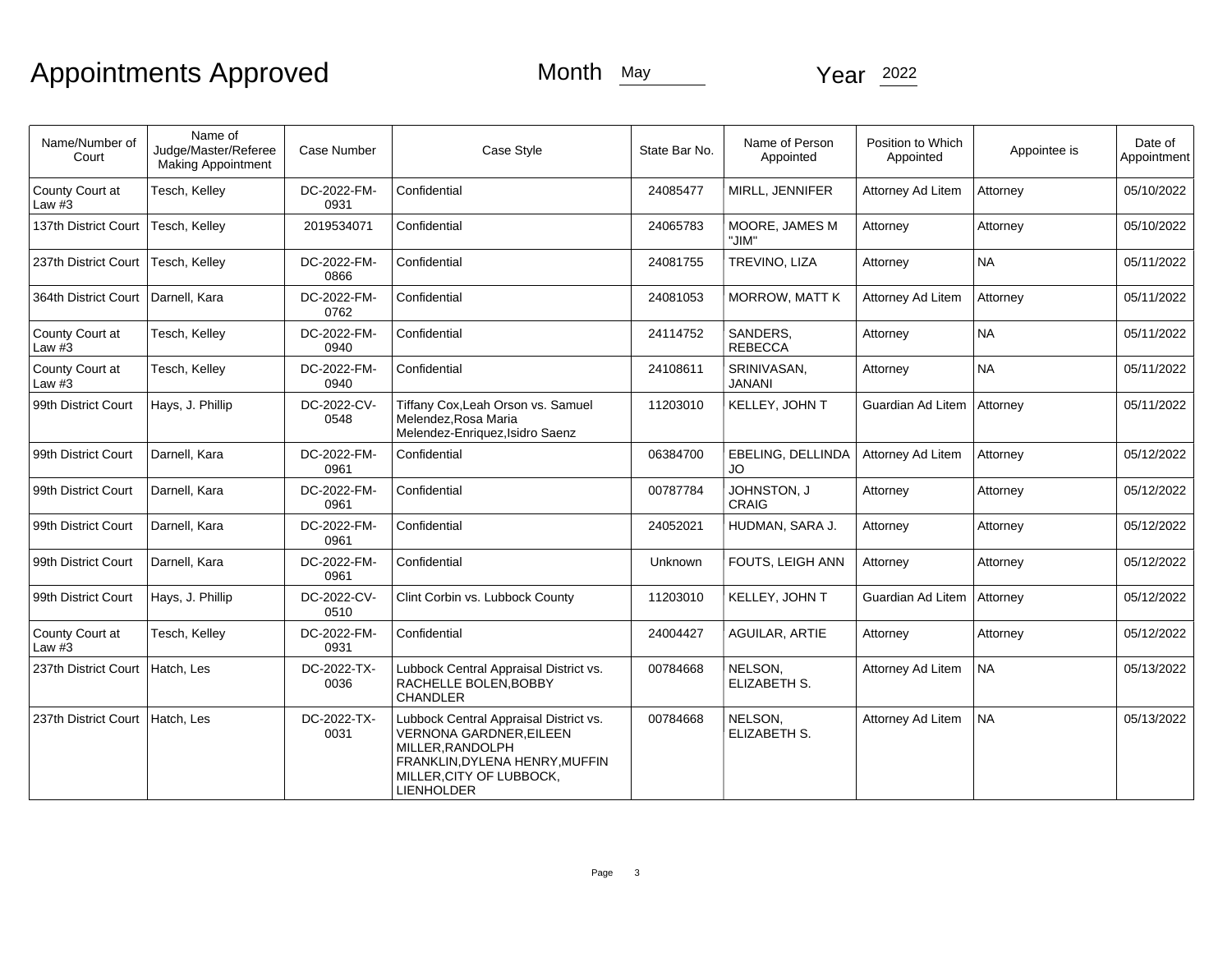| Name/Number of<br>Court    | Name of<br>Judge/Master/Referee<br><b>Making Appointment</b> | <b>Case Number</b>  | Case Style                                                                                                                                                                                                                                                                                                                                                                                                                                                                                                                                     | State Bar No. | Name of Person<br>Appointed   | Position to Which<br>Appointed | Appointee is | Date of<br>Appointment |
|----------------------------|--------------------------------------------------------------|---------------------|------------------------------------------------------------------------------------------------------------------------------------------------------------------------------------------------------------------------------------------------------------------------------------------------------------------------------------------------------------------------------------------------------------------------------------------------------------------------------------------------------------------------------------------------|---------------|-------------------------------|--------------------------------|--------------|------------------------|
| <b>72nd District Court</b> | Carruth, Ann-Marie                                           | DC-2022-TX-<br>0029 | Lubbock Central Appraisal District vs.<br>MARY VIDAURRE, DECEASED, JERRY<br>VIDAURRE.SERGIO VIDAURRE.TEXAS<br>DEPARTMENT OF HOUSING AND<br><b>COMMUNITY</b>                                                                                                                                                                                                                                                                                                                                                                                    | 00784668      | NELSON,<br>ELIZABETH S.       | Attorney Ad Litem              | Attorney     | 05/13/2022             |
| 237th District Court       | Hatch, Les                                                   | DC-2022-TX-<br>0030 | Lubbock Central Appraisal District vs.<br>CASEY RUSSELL, JANET<br>STYTZ-RUSSELL, AMBER<br>RUSSELL, CITY OF LUBBOCK,<br>LIENHOLDER, QUORUM STYTZ                                                                                                                                                                                                                                                                                                                                                                                                | 00784668      | NELSON,<br>ELIZABETH S.       | Attorney Ad Litem              | <b>NA</b>    | 05/13/2022             |
| 99th District Court        | Hays, J. Phillip                                             | 2019726522          | LUBBOCK CENTRAL APPRAISAL<br>DI, CITY OF LUBBOCK, HIGH PLAINS<br><b>WATER DISTRICT, LUBBOCK</b><br>COUNTY, LUBBOCK COUNTY<br>HOSPITAL DIST, LUBBOCK<br>INDEPENDENT SCHOOL D vs. DENNIS<br>SAUNDERS, DEANDRE<br>WRIGHT, URBAN RENEWAL AGENCY,<br>LIENHO, CITY OF LUBBOCK,<br>LIENHOLDER, DIMPLE<br>SAUNDERS, DARRELL<br>SANDERS, TREMAINE<br>SAUNDERS, GREGORY<br>SAUNDERS, RODRICK SCOTT, JANICE<br>MCCALL, MIREE WALKER, JR, KAREN<br>WRIGHT, CATHERINE<br>COOPER, DEVONTI LOGGINS, DEONTE<br>BROOKS, GREG MCKELVEY, NICOLE<br><b>FREEMAN</b> | 00784668      | NELSON,<br>ELIZABETH S.       | Attorney Ad Litem              | NA.          | 05/15/2022             |
| 72nd District Court        | Carruth, Ann-Marie                                           | DC-2022-TX-<br>0032 | Lubbock Central Appraisal District vs.<br>ROSE MARIE DELEON, MICHAEL<br>DELEON, ANDY DELEON, RONALD<br>DELEON , DANIEL DELEON, RONALD<br>DELEON JR., ALBERT DELEON, ISRAEL<br>DELEON.TONY DELEON.DAVID<br>DELEON, LUPE DONNELL                                                                                                                                                                                                                                                                                                                 | 00784668      | NELSON,<br>ELIZABETH S.       | Attorney Ad Litem              | NA           | 05/16/2022             |
| 99th District Court        | Darnell, Kara                                                | DC-2021-FM-<br>0893 | In the Interest Of A. A., N. S., a Child(ren)                                                                                                                                                                                                                                                                                                                                                                                                                                                                                                  | 18144800      | SHAW, JIM                     | Attorney Ad Litem              | Attorney     | 05/17/2022             |
| 99th District Court        | Darnell, Kara                                                | DC-2022-FM-<br>1002 | Confidential                                                                                                                                                                                                                                                                                                                                                                                                                                                                                                                                   | 24043835      | <b>MORGESON, TERRI</b><br>М.  | Attorney Ad Litem              | Attorney     | 05/18/2022             |
| 99th District Court        | Darnell, Kara                                                | DC-2022-FM-<br>1002 | Confidential                                                                                                                                                                                                                                                                                                                                                                                                                                                                                                                                   | 24049286      | THREADGILL,<br><b>HEATHER</b> | Attorney                       | Attorney     | 05/18/2022             |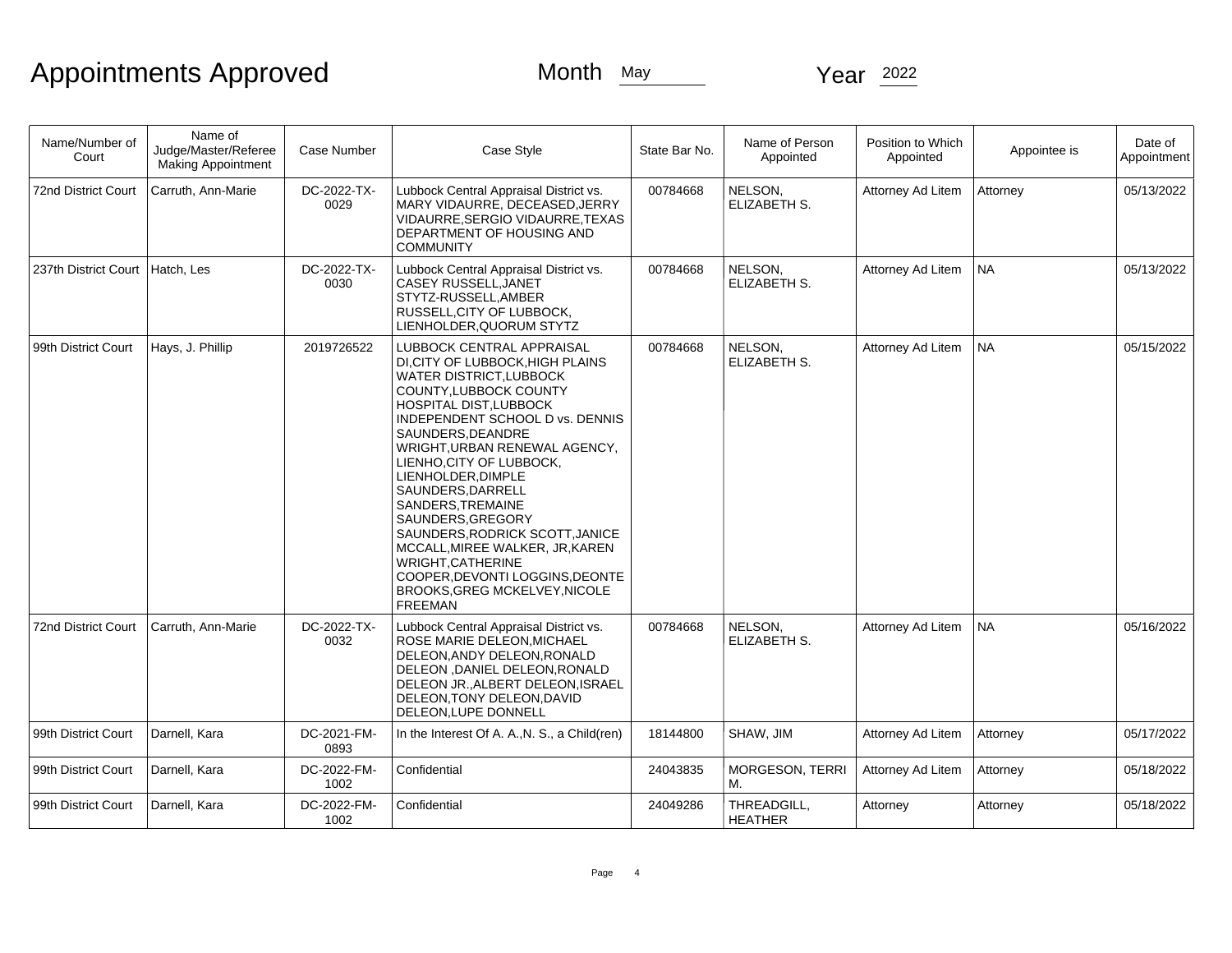| Name/Number of<br>Court           | Name of<br>Judge/Master/Referee<br><b>Making Appointment</b> | Case Number         | Case Style                                                                                                                                                                                                                          | State Bar No. | Name of Person<br>Appointed                          | Position to Which<br>Appointed | Appointee is | Date of<br>Appointment |
|-----------------------------------|--------------------------------------------------------------|---------------------|-------------------------------------------------------------------------------------------------------------------------------------------------------------------------------------------------------------------------------------|---------------|------------------------------------------------------|--------------------------------|--------------|------------------------|
| County Court at<br>Law #1         | Darnell, Kara                                                | DC-2022-FM-<br>1006 | Confidential                                                                                                                                                                                                                        | 18144800      | SHAW, JIM                                            | Attorney                       | <b>NA</b>    | 05/18/2022             |
| County Court at<br>Law $#1$       | Darnell, Kara                                                | DC-2022-FM-<br>1006 | Confidential                                                                                                                                                                                                                        | 24066252      | MURRAY, LINDSEY<br>Κ.                                | Attorney                       | <b>NA</b>    | 05/18/2022             |
| County Court at<br>Law $#3$       | Tesch, Kelley                                                | DC-2022-FM-<br>0931 | Confidential                                                                                                                                                                                                                        | 10937420      | JONES, DENIECE                                       | Attorney Ad Litem              | Attorney     | 05/18/2022             |
| County Court at<br>Law $#3$       | Tesch, Kelley                                                | DC-2022-FM-<br>0931 | Confidential                                                                                                                                                                                                                        | 24077254      | DUFFY, CHRISTINA<br><b>WOODS</b>                     | Attorney Ad Litem              | NA.          | 05/18/2022             |
| 237th District Court              | Tesch, Kelley                                                | DC-2022-FM-<br>1001 | Confidential                                                                                                                                                                                                                        | 24085477      | MIRLL, JENNIFER                                      | Attorney Ad Litem              | NA.          | 05/18/2022             |
| 237th District Court              | Tesch, Kelley                                                | DC-2022-FM-<br>1001 | Confidential                                                                                                                                                                                                                        | 24090690      | RATLIFF, THERESA<br>Η.                               | Attorney                       | <b>NA</b>    | 05/18/2022             |
| 237th District Court              | Tesch, Kelley                                                | DC-2022-FM-<br>1001 | Confidential                                                                                                                                                                                                                        | 24065783      | MOORE, JIM                                           | Attorney                       | <b>NA</b>    | 05/18/2022             |
| 237th District Court              | Tesch, Kelley                                                | DC-2022-FM-<br>1003 | Confidential                                                                                                                                                                                                                        | 2145532       | <b>BASSETT.</b><br><b>JENNIFER</b><br><b>BENNETT</b> | Attorney Ad Litem              | Attorney     | 05/18/2022             |
| 237th District Court              | Tesch, Kelley                                                | DC-2022-FM-<br>1003 | Confidential                                                                                                                                                                                                                        | 24108297      | LONG. KAYLEE LOU                                     | Attorney Ad Litem              | Attorney     | 05/18/2022             |
| 99th District Court               | Hays, J. Phillip                                             | DC-2021-TX-<br>0015 | Lubbock Central Appraisal District vs.<br><b>BARTOLO FLORES.BETTY</b><br>DELACRUZ, MICHELLE<br>CHAVEZ, YSAURA FLORES, SANDRA<br>RAMOS, NANCY<br>SAUCEDA, MARGARITA<br>MONTEZ, OLGA VALTAZAR, DAVID<br><b>FLORES, MICHAEL FLORES</b> | 00784668      | NELSON,<br>ELIZABETH S.                              | Attorney Ad Litem              | <b>NA</b>    | 05/18/2022             |
| County Court at<br>Law $#2$       | Darnell, Kara                                                | DC-2021-FM-<br>0925 | In The Interest of Justice Flores, Amanda<br>Gonzales-Flores and Jesus<br>Gonzalez-Flores, Children                                                                                                                                 | 24081053      | <b>MORROW, MATT K</b>                                | Attorney Ad Litem              | Attorney     | 05/19/2022             |
| County Court at<br>Law $#2$       | Darnell, Kara                                                | DC-2021-FM-<br>0925 | In The Interest of Justice Flores, Amanda<br>Gonzales-Flores and Jesus<br>Gonzalez-Flores, Children                                                                                                                                 | 24081053      | <b>MORROW, MATT K</b>                                | Attorney                       | Attorney     | 05/19/2022             |
| 237th District Court   Hatch, Les |                                                              | 2018532381          | Confidential                                                                                                                                                                                                                        | 24032293      | HILL, CINDY G.                                       | Attorney                       | Attorney     | 05/19/2022             |
| County Court at<br>Law $#2$       | Farmer, Drue                                                 | 2020542617          | Confidential                                                                                                                                                                                                                        | 24066216      | TRUITT, LORI E.                                      | Attorney Ad Litem              | Attorney     | 05/20/2022             |
| 237th District Court              | Tesch, Kelley                                                | DC-2022-FM-<br>1028 | Confidential                                                                                                                                                                                                                        | 24114752      | SANDERS,<br><b>REBECCA</b>                           | Ad Litem                       | <b>NA</b>    | 05/20/2022             |